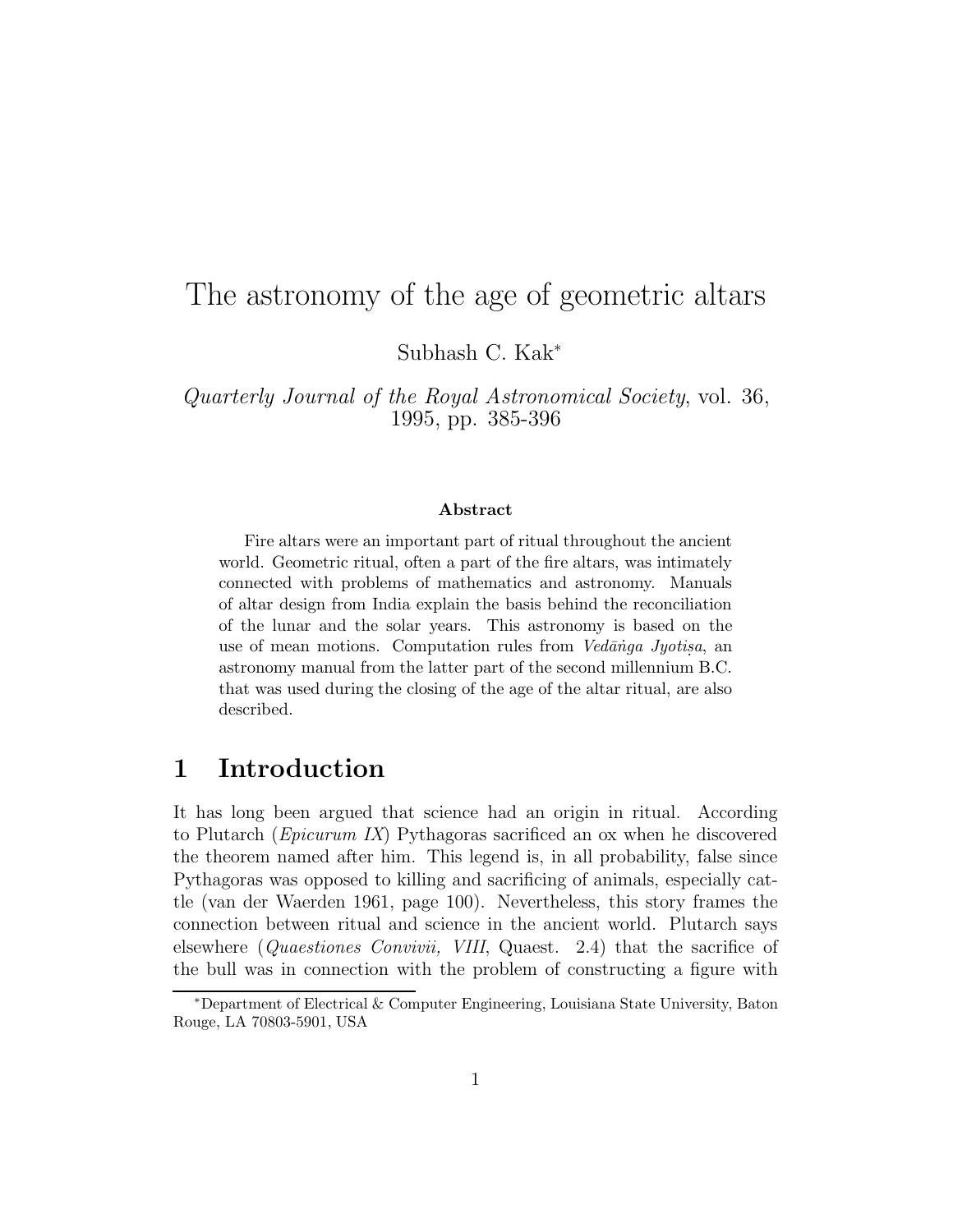the same area as another figure and a shape similar to a third figure. A. Seidenberg (1962, 1978) has sketched persuasive arguments suggesting that the birth of geometry and mathematics can be seen in the requirements of geometric ritual of precisely this kind. He shows how geometric ritual represented knowledge of the physical world through equivalences. But if geometric ritual represented a language that coded the knowledge of its times, it should have been used for astronomical knowledge as well. This question has recently been analyzed by the author (see Kak 1993a,b.c, 1994a,b) for the Indian context.

It is generally accepted that Hipparchus discovered precession in 127 B.C. The magnitude calculated by Hipparchus and accepted by Ptolemy was 1 degree in 100 years. The true value of this precession is about 1 degree in 72 years. Clearly the discovery of precession could not have been made based on observations made in one lifetime. The ancient world marked seasons with the heliacal rising of stars. So Hipparchus must have based his theory regarding precession on an old tradition. That the ancients were aware of the shift in the heliacal rising of stars with age was demonstrated by Giorgio de Santillana and Hertha von Dechend (1969) in their famous book Hamlet's Mill which appeared more than twenty five years ago. By uncovering the astronomical frames of myths from various ancient cultures, they showed that man's earliest remembrance of astral events goes back at least ten thousand years. Although, this does not mean that the principles behind the shifting of the astronomical frame were known at this early time, the analysis of the designs of Stonehenge, the pyramids, and other monuments establish that the ancients made careful astronomical observations. But no corroborative text, prior to the tablets from Babylon that date back to the middle of the first millennium B.C., is available.

Fire altars have been found in the third millennium cities of the Indus-Sarasvati civilization (Rao 1991) of India. The texts that describe their designs are conservatively dated to the first millennium B.C., but their contents appear to be much older. Basing his analysis on the Pythagorean triples in Greece, Babylon, and India, Seidenberg (1978) concludes that the knowledge contained in these texts—called  $\tilde{S}ulba Sūtras$  goes back to at least 1700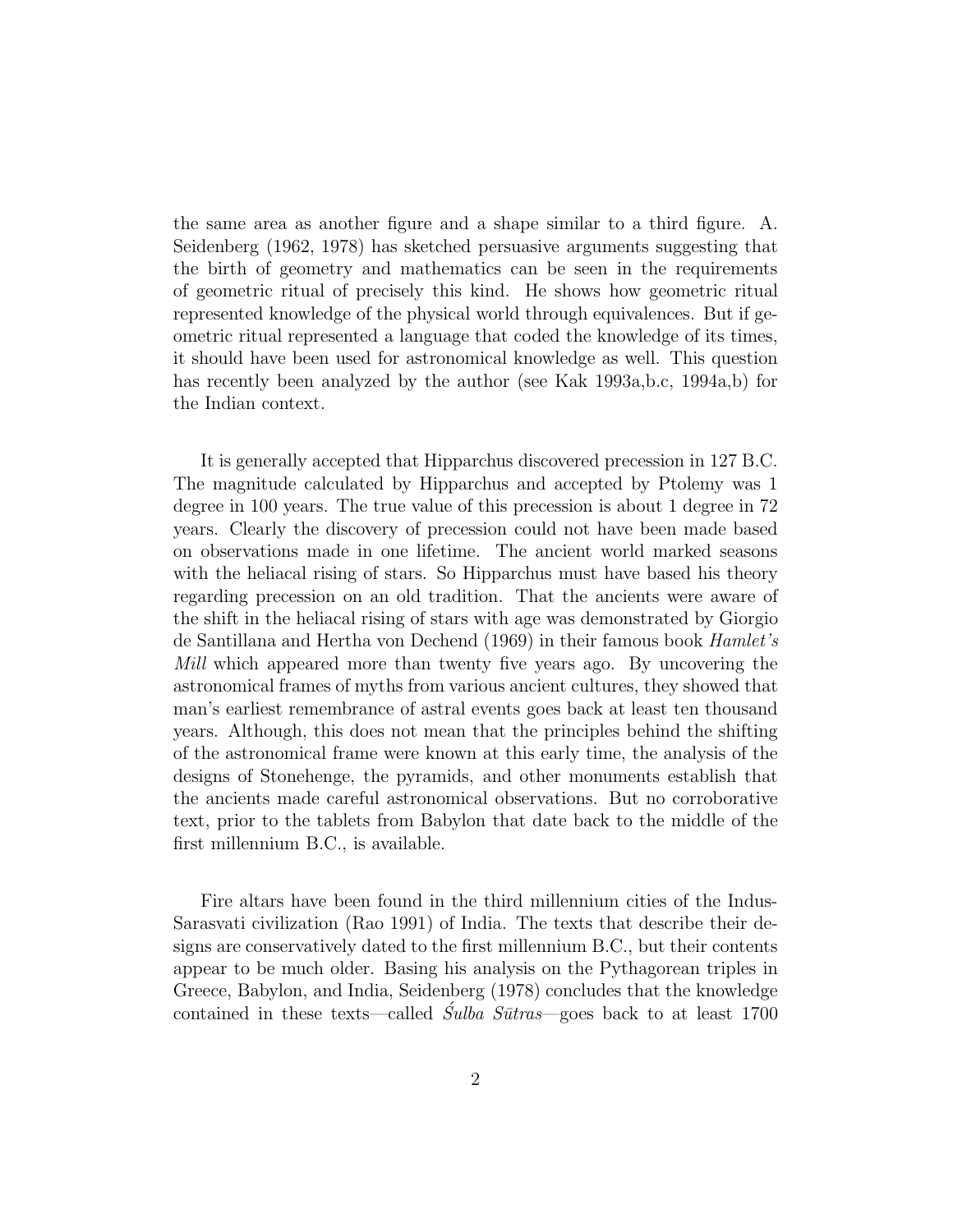B.C. More recent archaeological evidence, together with the astronomical references in the texts (Sastry 1985), suggests that this knowledge belongs to the third millennium B.C.

This article reviews the notions of equivalence by number and area that lay at the basis of the geometric altars. Issues related to the altar designs, and their astronomical significance, are summarized. We also consider Vedanga Jyotisa  $(VJ)$ , an astronomical text that was in use during the times of the altar ritual. VJ has an internal date of c. 1350 B.C., give and take a couple of centuries, (Sastry 1985), obtained from its assertion that the winter solstice was at the asterism Sravistha (Delphini). Recent archaeological discoveries (see summary in Kak 1994b) support such an early date, and so this book assumes great importance in the understanding of the earliest astronomy.

# **2 Altars and the Vedas**

Fire altars were used extensively in several parts of Eurasia; for example, the Greeks had fire cults associated with Hephaistos and Hestia, whereas Rome had the cult of Vesta. However, records giving details of the geometric altar designs are available only from India. But as mentioned earlier, the drawing of figures of the same areas was an important part of altar design in India as well as Greece. Likewise, the altar ritual in Iran was very similar to the Indian one.

There was also a connection between monumental architecture and astronomy that can be seen from the temples and pyramids from Egypt, the temples of Mesopotamia, and megalithic monuments such as Stonehenge. Manuals of temple design from India spell this out most clearly. An Indic temple was a representation of the universe; a striking example of this is the temple at Angkor Wat.

Georges Dumézil (1988) has drawn attention to several striking parallels between the roles of the *brahmin*, the Indian fire-priest, and *flamen*, his Roman counterpart. The references by Plutarch regarding the significance of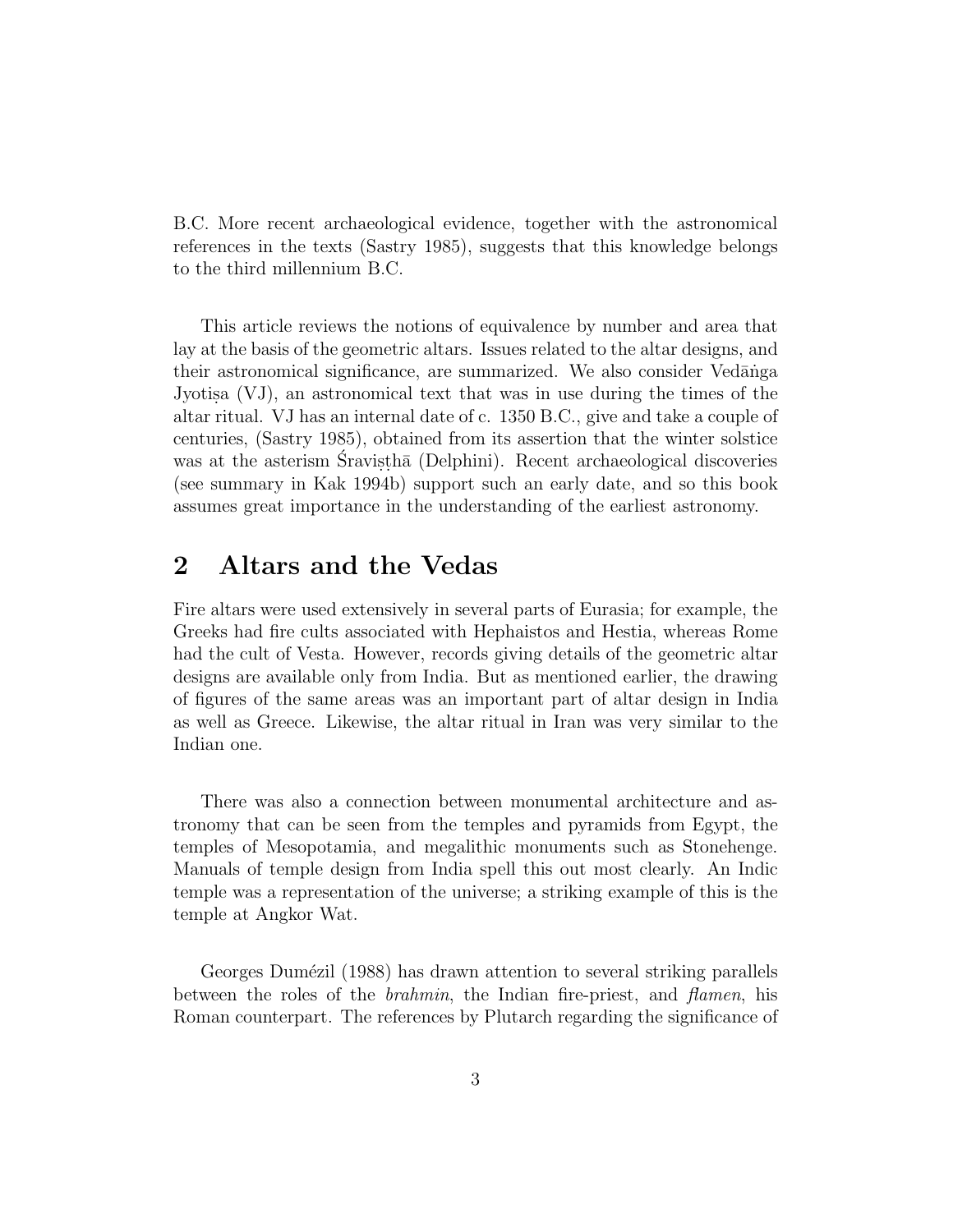drawing figures related in area, and the similarity between the offices of the fire-priest in India and Greece and Rome, suggest that the ritual may have been similar.

This brings us to the Vedic times of India. Veda means knowledge in Sanskrit. The early Vedic times were characterized by the composition of hymns that were collected together in four books. The oldest of these books is the Rigveda; the one that deals with the performance of ritual is called Yajurveda.

#### **What are the Vedas?**

The central idea behind the Vedic system is the notion of connections between the astronomical, the terrestrial, and the physiological. These connections were described in terms of number or other characteristics. An example is the 360 bones of the infant (which later fuse into the 206 bones of the adult) and the 360 days of the year, and so on. Although the Vedic books speak often about astronomical phenomena, it is only recently that the astronomical substratum of the Vedas has been examined (Kak 1994b).

My own researches have outlined the astronomy of the Indian fire altars of the Vedic times and shown that this knowledge was also coded in the organization of the Rigveda, which was taken to be a symbolic altar of hymns (Kak 1994b). The examination of the Rigveda is of unique significance since this ancient book has been preserved with incredible fidelity. This fidelity was achieved by remembering the text not only as a sequence of syllables (and words) but also through several different permutations of these syllables.

A.A. Macdonell, a major 19th century scholar of the Vedas, came to the following conclusion after studying the Rigvedic text and its indexing tradition:

[It is] one of the most remarkable facts in the history of literature that a people ... have preserved its sacred book without adding or subtracting a single word for 2300 years, and that too chiefly by means of oral tradition. (Macdonell 1886, page xviii)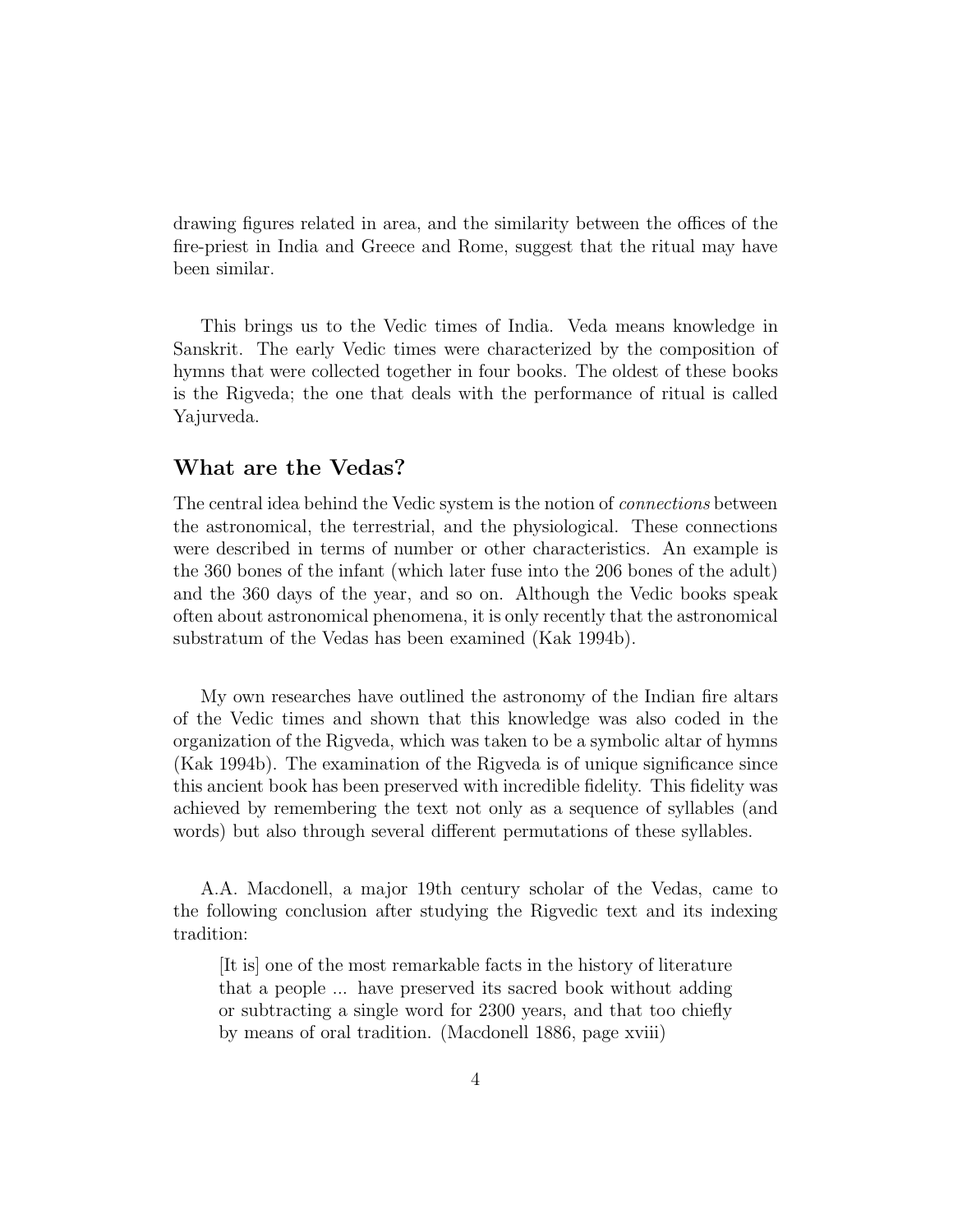That the number of syllables and the verses of the Rigveda are according to an astronomical plan is claimed in other books of nearly the same antiquity such as the *Satapatha Brāhmana* (Kak 1992, 1994b). Rigveda may be considered an ancient word monument. It appears that the tradition, insisting that not a single syllable of the Rigveda be altered, arose from an attempt to be true to observed astronomical facts. Meanwhile, recent archaeological discoveries have also pushed back the dating of the Rigveda. Its new estimates of antiquity follow from the recent discoveries that date the drying up of the river Sarasvati, the pre-eminent river of the Rigvedic era, to around 1900 B.C. In other words, the astronomical characteristics of the Rigveda are to be dated to at least as early as 1900 B.C. The Vedanga Jyotisa has been, on linguistic grounds, dated to about five or six hundred years after the Rigveda; its internal date is thus in accord with the new chronology of the Rigveda.

# **3 Ritual and equivalence**

Vedic ritual was generally performed at an altar. The altar design was based on astronomical numbers related to the reconciliation of the lunar and solar years. Vedic rites were meant to mark the passage of time. A considerable part of the ritual deals with altar construction. The fire altars symbolized the universe and there were three types of altars representing the earth, the space and the sky. The altar for the earth was drawn as circular whereas the sky (or heaven) altar was drawn as square. The geometric problems of circulature of a square and that of squaring a circle are a result of equating the earth and the sky altars. As we know these problems are among the earliest considered in ancient geometry.

### **Equivalence by number**

The altar ground where special ritual was conducted was called the mahavedi. This was an isosceles trapezoid having bases 24 and 30 and width 36. The sum of these numbers is 90, which was chosen since it represents one-fourth of the year. If the sum represents an example of equivalence by number, it is not clear why the shape of a trapezoid, with its specific dimensions, was chosen. But this shape generates many Pythagorean triples. On the ma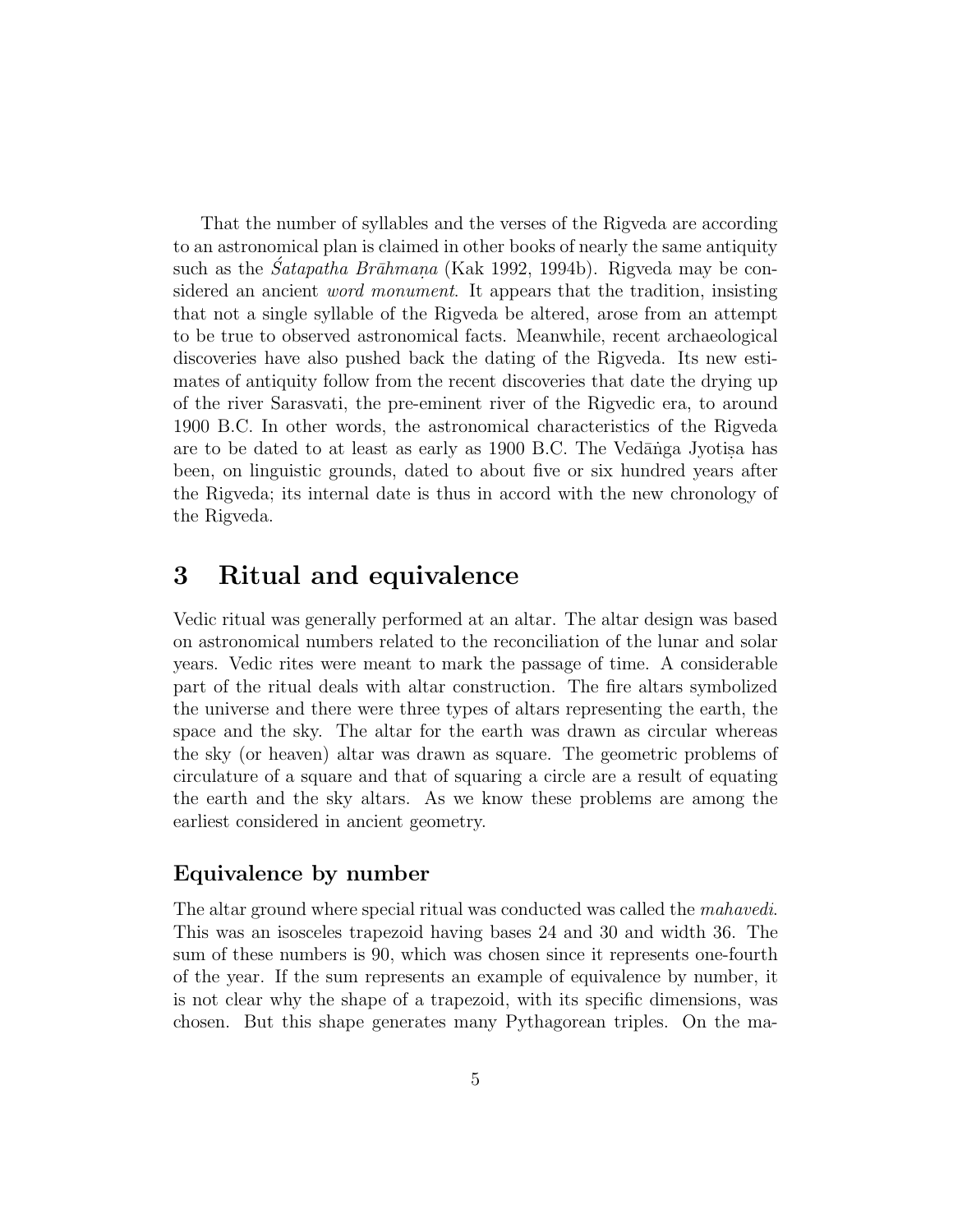havedi six small altars, representing space, and a new High Altar, uttaravedi, representing the sky were constructed.

The fire altars were surrounded by 360 enclosing stones, of these 21 were around the earth altar, 78 around the space altar and 261 around the sky altar. In other words, the earth, the space, and the sky are symbolically assigned the numbers 21, 78, and 261. Considering the earth/cosmos dichotomy, the two numbers are 21 and 339 since cosmos includes the space and the sky.

The main altar was built in five layers. The basic square shape was modified to several forms, such as falcon and turtle (Figure 1). These altars were built in five layers, of a thousand bricks of specified shapes. The construction of these altars required the solution to several geometric and algebraic problems (Sen and Bag 1983).

#### **Equivalence by area**

The main altar was an area of  $7\frac{1}{2}$  units. This area was taken to be equivalent to the nominal year of 360 days. Now, each subsequent year, the shape was to be reproduced with the area increased by one unit.

The ancient Indians spoke of two kinds of day counts: the solar day, and tithi, whose mean value is the lunar year divided into 360 parts. They also considered three different years: (1) naksatra, or a year of 324 days (sometimes 324 tithis) obtained by considering 12 months of 27 days each, where this 27 is the ideal number of days in a lunar month; (2) lunar, which is a fraction more than 354 days (360 tithis); and (3) solar, which is in excess of 365 days (between 371 and 372 tithis). A well-known altar ritual says that altars should be constructed in a sequence of 95, with progressively increasing areas. The increase in the area, by one unit yearly, in building progressively larger fire altars is 48 tithis which is about equal to the intercalation required to make the naks atracted year in tithis equal to the solar year in tithis. But there is a residual excess which in 95 years adds up to 89 tithis; it appears that after this period such a correction was made. The 95 year cycle corresponds to the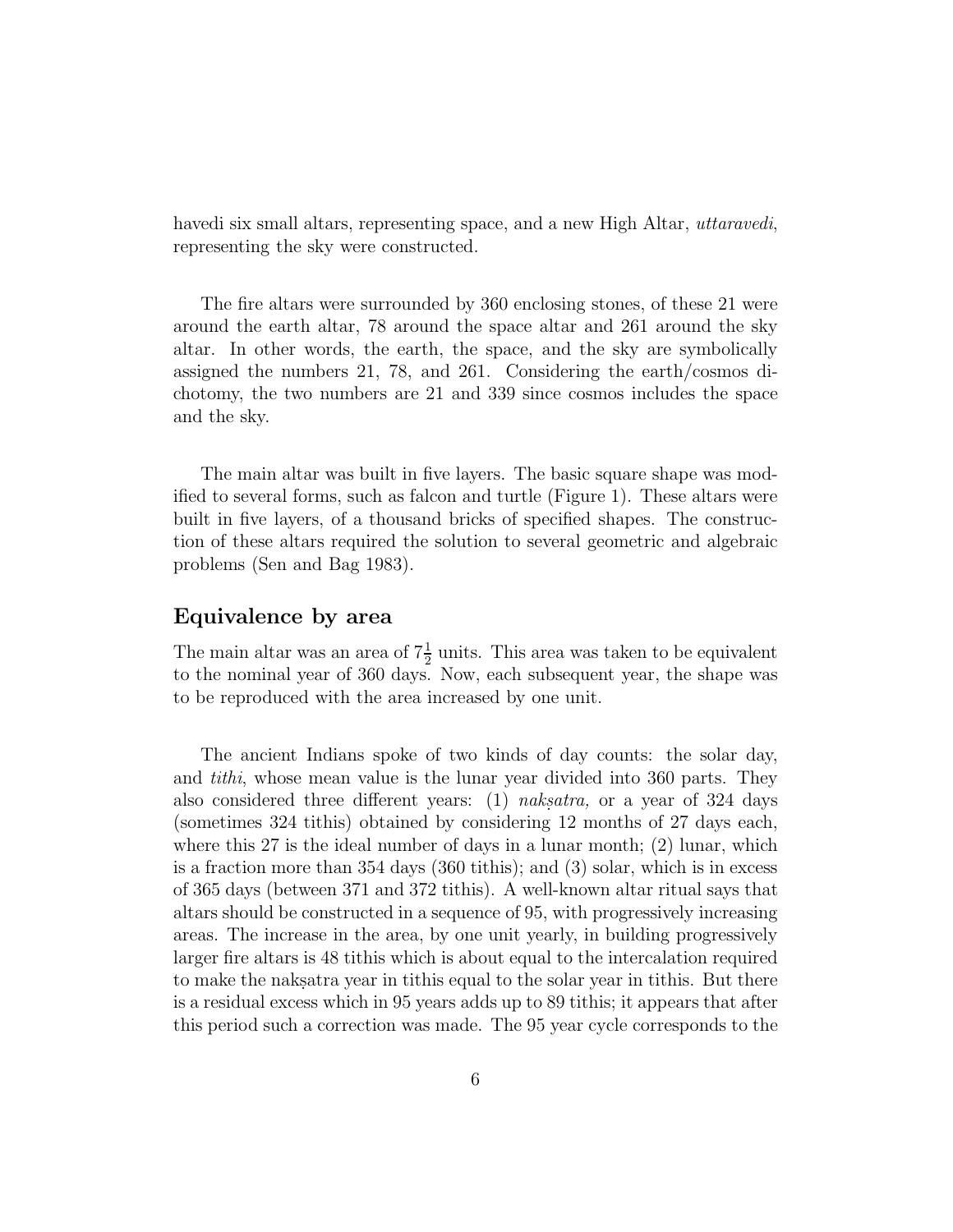tropical year being equal to 365.24675 days. The cycles needed to harmonize various motions led to the concept of increasing periods and world ages.

### **4 The Rigvedic altar**

The number of syllables in the Rigveda confirms the textual references that the book was to represent a symbolic altar. According to various early texts, the number of syllables in the Rigveda is 432,000, which is the number of muhurtas (1 day  $=$  30 muhurtas) in forty years. In reality the syllable count is somewhat less because certain syllables are supposed to be left unspoken.

The verse count of the Rigveda can be viewed as the number of sky days in forty years or  $261 \times 40 = 10,440$ , and the verse count of all the Vedas is  $261\times78 = 20,358$ . The detailed structure of the Rigveda also admits of other astronomical interpretations (Kak 1994b); these include the fact that the sun is about 108 sun-diameters and the moon is about 108 moon-diameters away from the earth; this can be easily established by checking that the angular size of a pole that is 108 lengths away from the observer equals that of the sun or the moon. There also exists compelling evidence that the periods of the planets had been obtained.

The number 108, the number of sun-steps away from the earth, assumed great symbolic significance. The 108 beads in the rosary are these 108 steps that represent the path from earth to heaven. In the temple of Angkor Wat the complex is surrounded by a moat which is bridged by roads leading from five gates. "Each of these roads is bordered by a row of huge stone figures, 108 per avenue" (Santillana and Dechend 1969). "When measured in Khmer hat, the 617-foot length of the bridge corresponds to the 432,000 years of an age of decadence, and the 2,469 feet between the first steps of the bridge and the threshold of the temple's center represent the 1,728,000 years of a golden age" (White 1982). So this temple complex merely represents an ancient model.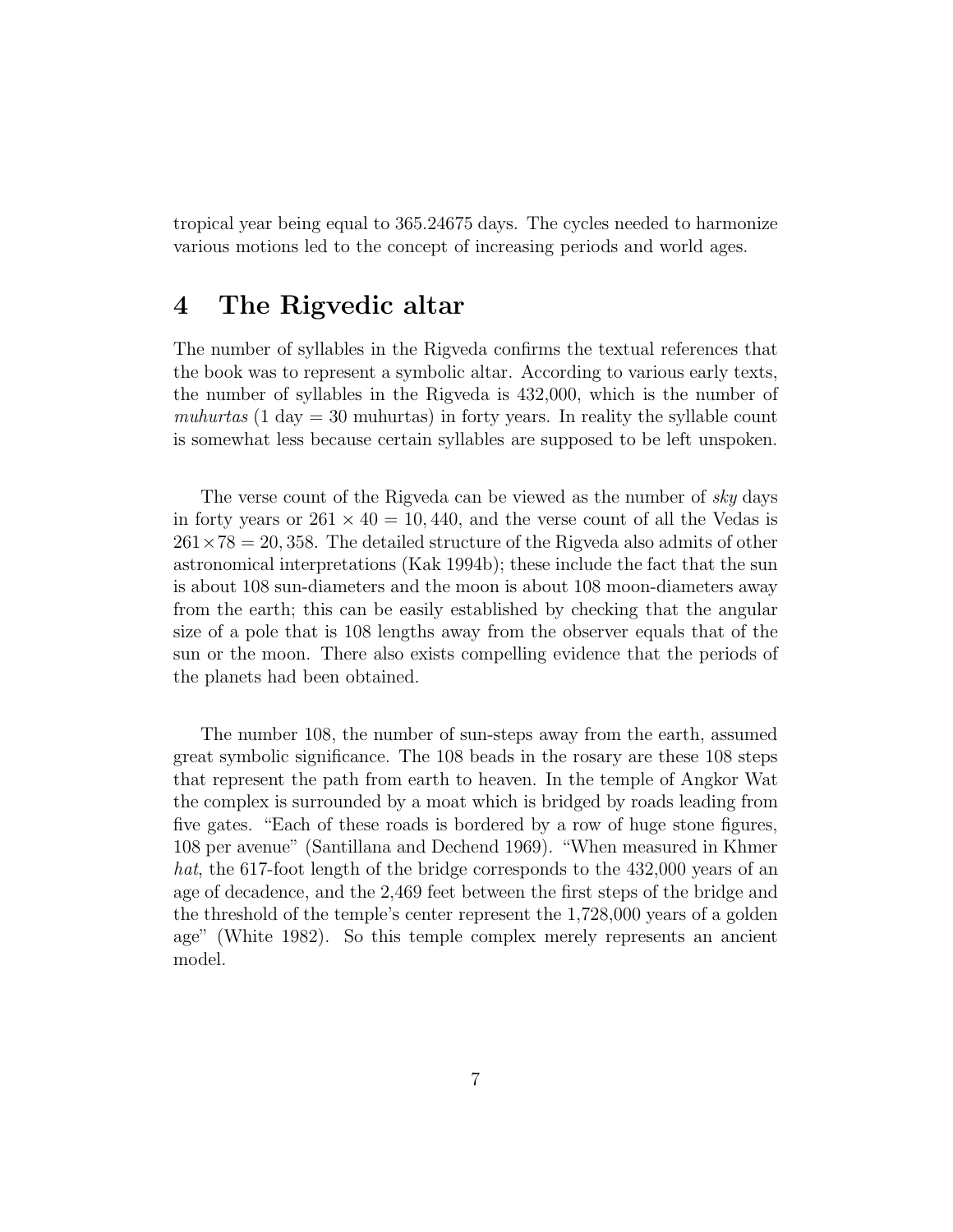### **5 The motions of the sun and the moon**

The Vedānga Jyotisa (VJ) (Sastry 1985) describes the mean motions of the sun and the moon. This manual is available in two recensions: the earlier Rigvedic VJ (RVJ) and the later Yajurvedic VJ (YVJ). RVJ has 36 verses and YVJ has 43 verses.

The measures of time used in VJ are as follows:

1 lunar year  $=$  360 tithis 1 solar year  $=$  366 solar days  $1 \text{ day} = 30 \text{ muhūrtas}$  $1 \text{ muhūrta} = 2 \text{ nādikās}$ 1 nādikā  $= 10\frac{1}{20}$  kalās  $1 \text{ day} = 124 \text{ amšas (parts)}$ 

$$
1 \text{ day} = 603 \text{ kalās}
$$

Furthermore, five years were taken to equal a yuga. A ordinary yuga consisted of 1,830 days. An intercalary month was added at half the yuga and another at the end of the yuga.

What are the reasons for the use of a time division of the day into 603 kalās? This is explained by the assertion VJ 29 that the moon travels through 1,809 naks atras in a yuga. Thus the moon travels through one nakes atra  $1\frac{7}{603}$  sidereal days because

$$
1,809 \times 1 \frac{7}{603} = 1,830.
$$

Or the moon travels through one nakes atra in 610 kalās. Also note that 603 has 67, the number of sidereal months in a yuga, as a factor The further division of a kalā into 124 kās thās was in symmetry with the division of a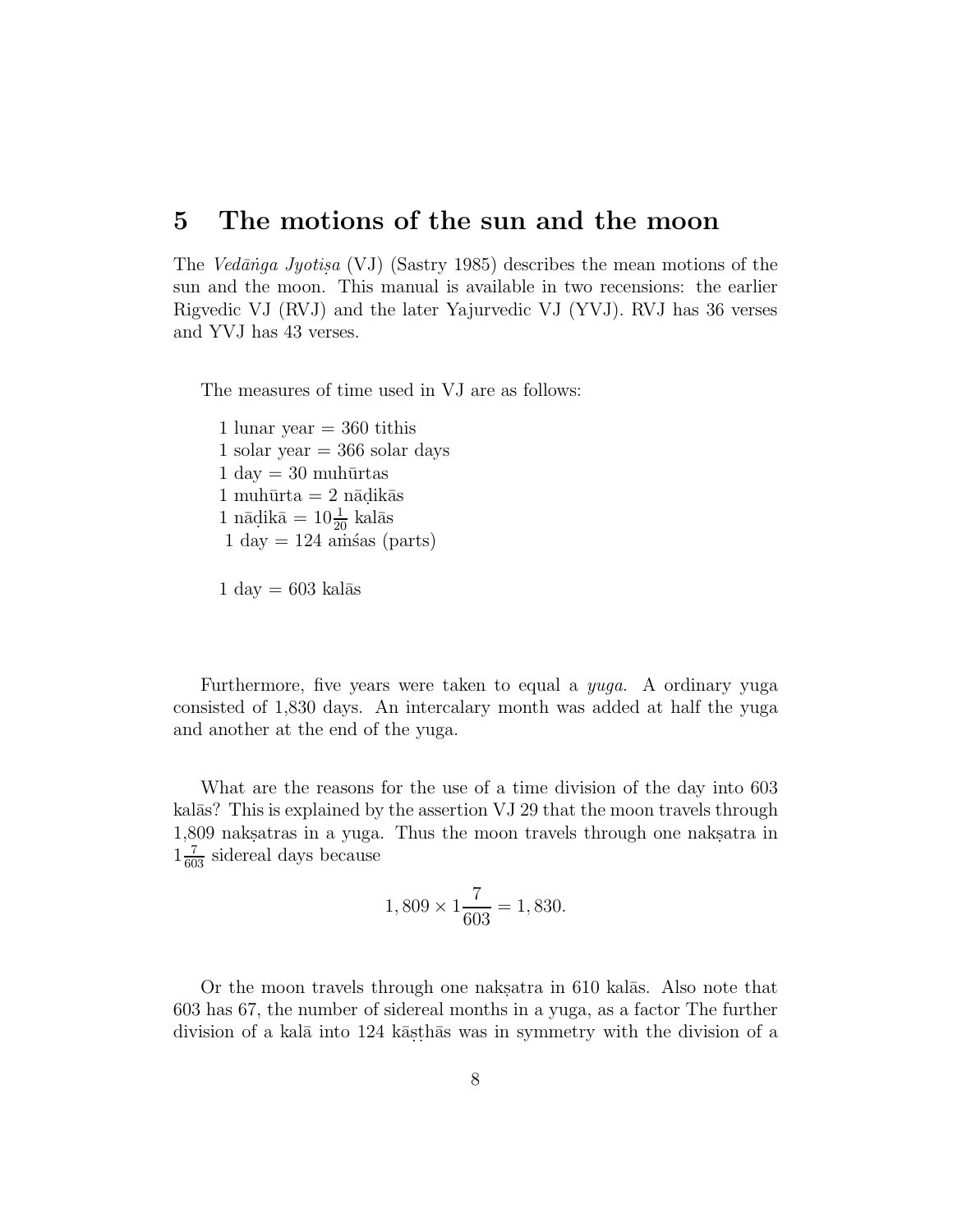yuga into 62 synodic months or 124 fortnights (of 15 tithis), or parvans. A parvan is the angular distance travelled by the sun from a full moon to a new moon or vice versa.

The ecliptic was divided into twenty seven equal parts, each represented by a naksatra or constellation. The VJ system is a coordinate system for the sun and the moon in terms of the 27 naks atras. Several rules are given so that a specific tithi and nakes at a be readily computed.

The number of risings of the asterism  $\hat{S}$ ravisth $\bar{a}$  in the yuga is the number of days plus five  $(1830+5 = 1835)$ . The number of risings of the moon is the days minus  $62$  (1830- $62 = 1768$ ). The total of each of the moon's 27 asterisms coming around 67 times in the yuga equals the number of days minus  $21$  (1830-21 = 1809). (YVJ 29)

The moon is conjoined with each asterism 67 times during a yuga. The sun stays in each asterism  $13\frac{5}{9}$  days. (RVJ 18, YVJ 39)

The explanations are straightforward. The sidereal risings equals the 1,830 days together with the five solar cycles. The lunar cycles equal the 62 synodic months plus the five solar cycles. The moon's risings equal the risings of Śravisthā minus the moon's cycles.

This indicates that the moon was taken to rise at a mean rate of

$$
\frac{1,830}{1,768} = 24 \text{ hours and } 50.4864 \text{ minutes.}
$$

# **6** Computation of tithis, naksatras, kalās

Although we have spoken of a mean tithi related through the lunar year equalling 360 tithis, the determination of a tithi each day is by a calculation of a shift of 12◦ with respect to the sun. In other words, in 30 tithis it will cover the full circle of 360◦. But the shift of 12◦ is in an irregular manner and the duration of the tithi can vary from day to day. As a practical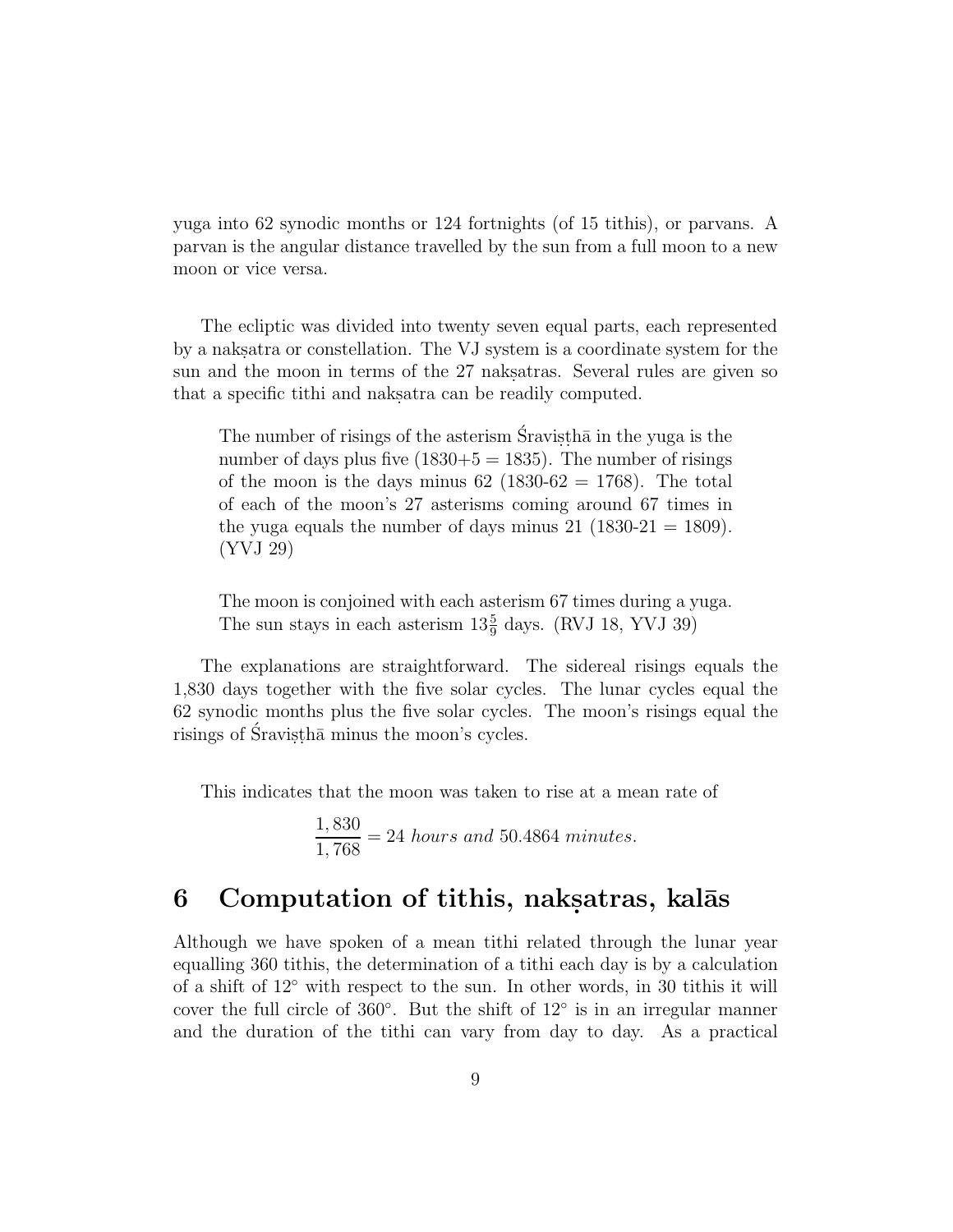method a mean tithi can be defined by a formula. In terms of kalas a tithi is approximately 593 kalās. VJ takes it to be 122 parts of the day divided into 124 parts (RVJ 22, YVJ 37, 40).

Since the calendar was calibrated by nakes atriviantly were figured by a rule and not in a precise mean manner.

Each yuga was taken to begin with the asterism  $S$ ravisth $\bar{a}$  and the synodic month of Māgha, the solar month Tapas and the bright fortnight (parvan), and the northward course of the sun and the moon (RVJ 5-6; YVJ 6-7). The intercalary months were used in a yuga. But since the civil year was 366 days, or 372 tithis, it was necessary to do further corrections. As shown in the earlier section, a further correction was performed at 95 year, perhaps at multiples of 19 years.

The day of the lunar month corresponds to the tithi at sunrise. A tithi can be lost whenever it begins and ends between one sunrise and the next. Thus using such a mean system, the days of the month can vary in length.

#### **Rule on end of parvan**

The determination of the exact ending of the synodic fortnight (parvan) is important from the point of view of the performance of ritual. Let  $p$  be the parvans that have elapsed from the beginning of the yuga. Since each parvan has 1,830 parts, the number of parts,  $b$ , remaining in the day at the end of  $p$ parvans is:

 $b = 1830 \ p \ mod \ 124.$ 

Now consider

```
p mod 4 = \alpha,
```
and

$$
1830 \; mod \; 31 = 1.
$$

By multiplying the two modular equations, it can be easily shown that

$$
b = (1829 \times \alpha + p) \mod 124.
$$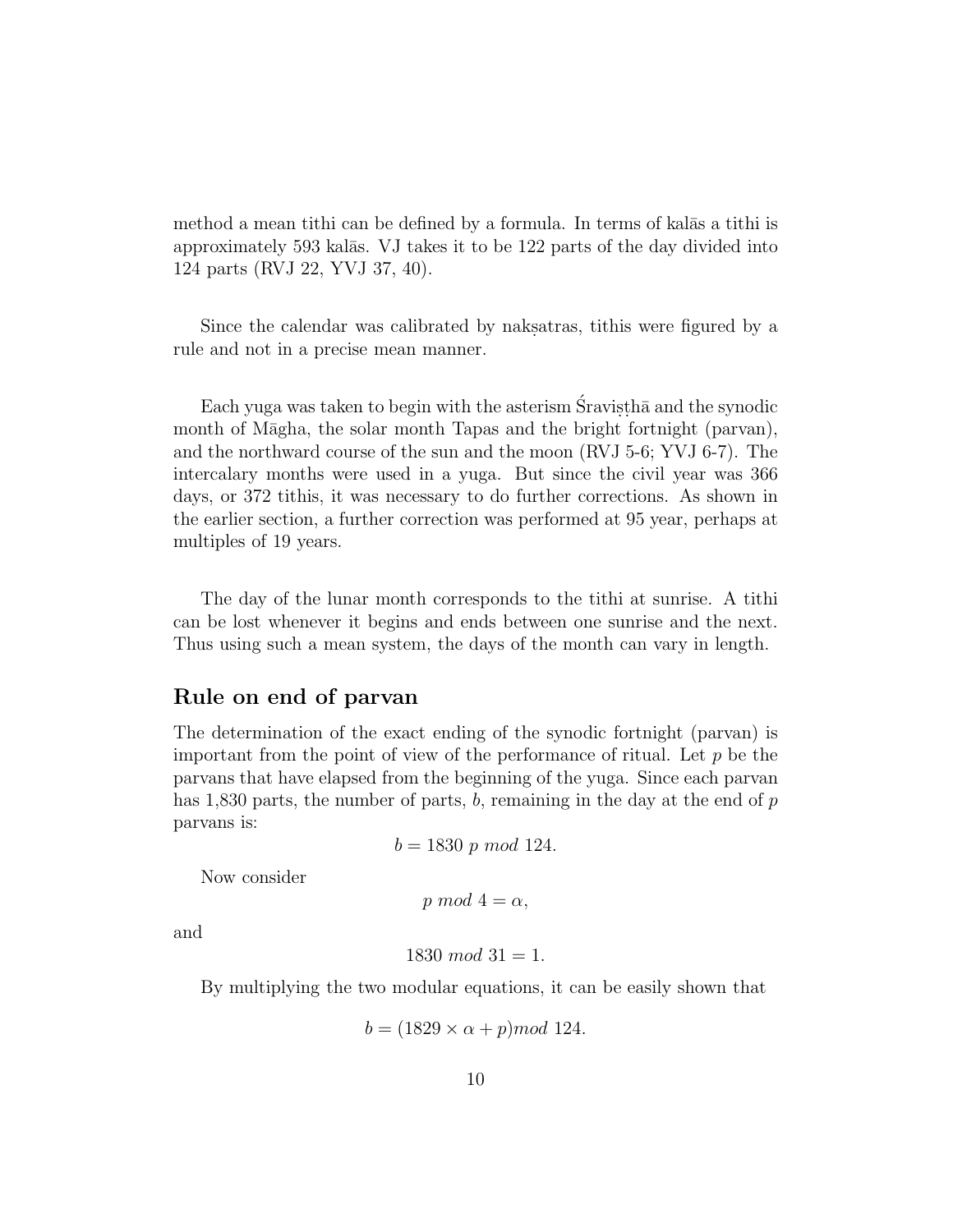By substituting the values  $\alpha = 1, 2, 3$  we get the YVJ 12 rule:

When  $\alpha = 1$ ,  $b = p + 93 \text{ mod } 124$ ; when  $\alpha = 2$ ,  $b = p + 62 \text{ mod } 124$ ; when  $\alpha = 3$ ,  $b = p + 31 \mod 124$ .

### Rule on naksatra parts

The nakstra part of the sun at the end of the pth parvan,  $s$ , is clearly:

 $s = 135 \, p \, mod \, 124.$ 

This is because 124 parvans equal the 135 naks atra segments for the sun at the end of the yuga of 5 years. Let  $p = 12 \times q + r$ . Then we can write:

135 p mod  $124 = 11 \times (12q + r) = 8q + 11r \mod 124$ .

This is the rule described to compute the nakes at as of the sun (RVJ 10, YVJ 15).

If the moon is full, it will be in opposition to the sun and, therefore,  $13\frac{1}{2}$ segments, or 13 naks atras and 62 parts away. So the rule further states that for a full moon its nakes are computed by adding 62 to the parts obtained for the sun. This can be seen directly by noting that the nakes atra parts of the moon,  $m$ , will be according to:

 $m = 1809$  p mod 124.

This leads to the equation:

 $m = 8q + 73r \mod 124$ .

This is in excess from s by  $62r \mod 124$ , which is 62 when p is odd.

### Moon naksatra in kalās

Since 124 parvans correspond to 1,809 or  $67 \times 27$  naksterns, 17 parvans correspond to  $248 + \frac{1}{124}$  naksatras. Now the moon passes through each naksatra in 610 kalās, therefore the 248 days correspond to  $\frac{248\times610}{603}$  days; this equals 250 days and 530 kalās. If we assume that we are just one part short of the 16th parvan, we have its modular relationship with  $530$  kal $\bar{a}$ s. For 8 naks.atra parts short, this corresponds to  $530 \times 8 \mod 603 = 19$  kalās. Each part is -73 kalās. This rule is in RVJ 11 and YVJ 19.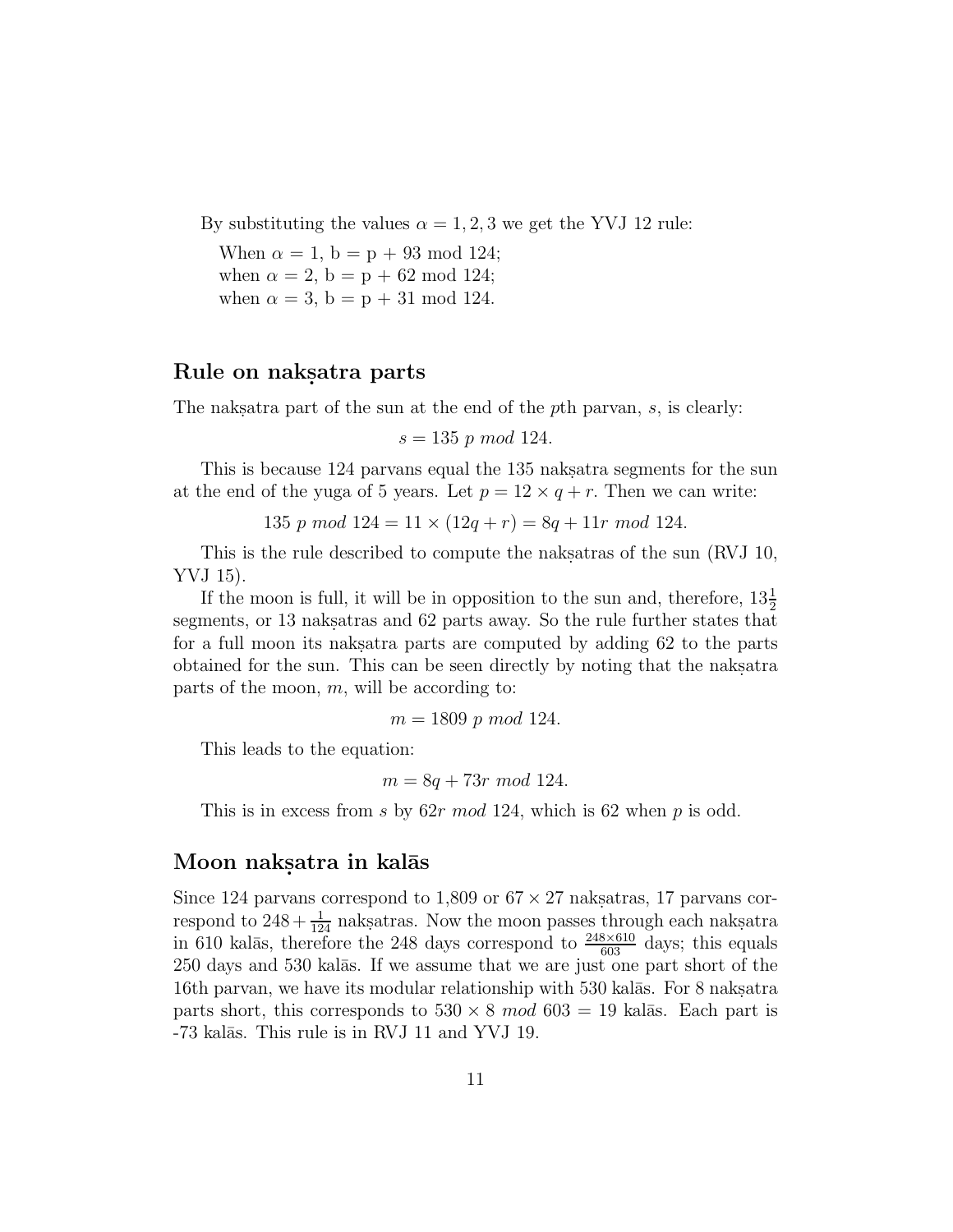### **Other rules and accuracy**

There are other rules of a similar nature which are based on the use of congruences. These include rules on hour angle of nakes time of the day at the end of a tithi, time at the beginning of a naksatra, correction for the sidereal day, and so on. But it is clear that the use of mean motions can lead to discrepancies that need to be corrected at the end of the yuga.

The framework of VJ has approximations built into it such as consideration of the civil year to be 366 days and the consideration of a tithi as being equal to  $\frac{122}{124}$  of a day. The error between the modern value of tithi and its VJ value is:

$$
\frac{354.367}{360} - \frac{122}{124}
$$

which is as small as  $5 \times 10^{-4}$ . This leads to an error of less than a day in a yuga of five years.

The constructions of the geometric altars as well as the Vedic books that come centuries before VJ (Kak 1994b) confirm that the Vedic Indians knew that the year was more than 365 days and less than 366 days. The VJ system could thus have only served as a framework. It appears that there were other rules of missing days that brought the calendar into consonance with the reality of the nakes at the end of the five year yuga and at the end of the 95 year cycle of altar construction.

Mean motion astronomy can lead to significant discrepancy between true and computed values. The system of intercalary months introduced further irregularity into the system. This means that the conjunction between the sun and the moon that was assumed at the beginning of each yuga became more and more out of joint until such time that the major extra-yuga corrections were made. This is perhaps the reason why the Indian books do not describe the location of the junction stars of the naksatras very accurately.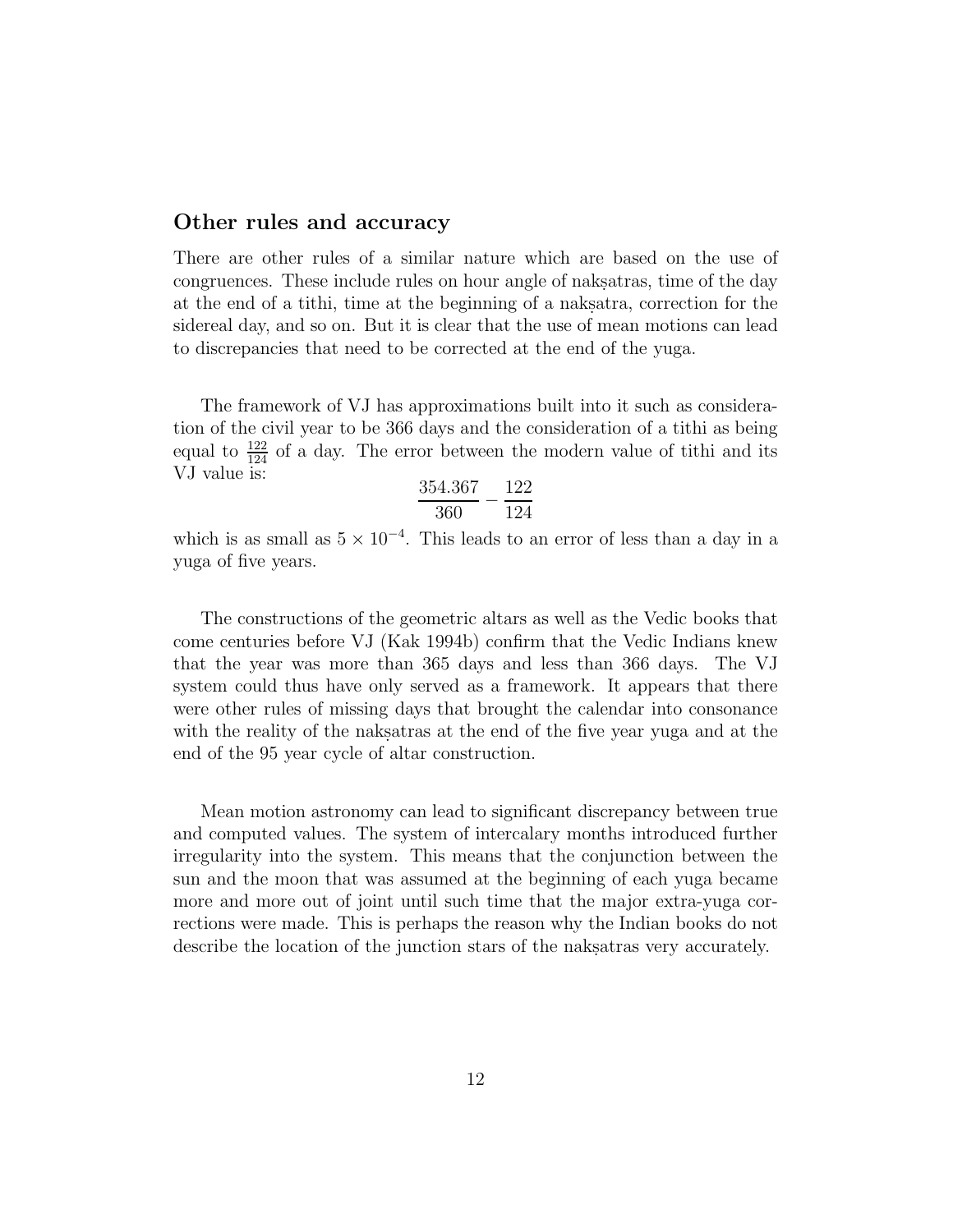# **7 From altar astronomy to classical astronomy**

Classical Indian astronomy arose after the close interaction between the Indians and the Greeks subsequent to the invasion of the borders of India by Alexander the Great (323 B.C.). The existence of an independent tradition of observation of planets and a theory thereof as shown by geometric altars, the Rigvedic code, and the VJ helps explain the puzzle why classical Indian astronomy uses many constants that are different from that of the Greeks. This confirms the thesis that although classical Indian astronomy developed in knowledge of certain Greek works, the reason why it retained its characteristic form was because it was based on an independent, old tradition.

The astronomy of the third and the second millennium B.C. can provide the context in which the developments of Babylonian, Chinese, Greek, and the later Indian astronomy can be examined. It appears that certain features of the earliest Babylonian astronomy can be derived from an altar astronomy that may have been widely known in the ancient world, but whose records are now available only in the Indian texts.

It also raises the question of an analysis of the altars and monuments from Babylon, Greece, and Rome to examine their designs. Likewise, the references in the Greek literature to geometric problems related to areas need to be investigated further for their astronomical significance.

Later religious architecture, both in the east and the west, became more abstract but its astronomical inspiration was never hidden. In Europe cathedrals were a representation of the vault of heavens. In India the temple architecture, as spelt out in the manuals of the first centuries A.D. (see, for example, Kramrisch 1946), symbolizes the sky where in addition to equivalence by number or area, equivalence by category was considered. The temple platform was divided into 64 or 81 squares (Figure 2). In the case of the 64 squared platform, the outer 28 squares represented the 28 lunar mansions of the Indic astronomy. For the 81-squared platform, the outer 32 squares were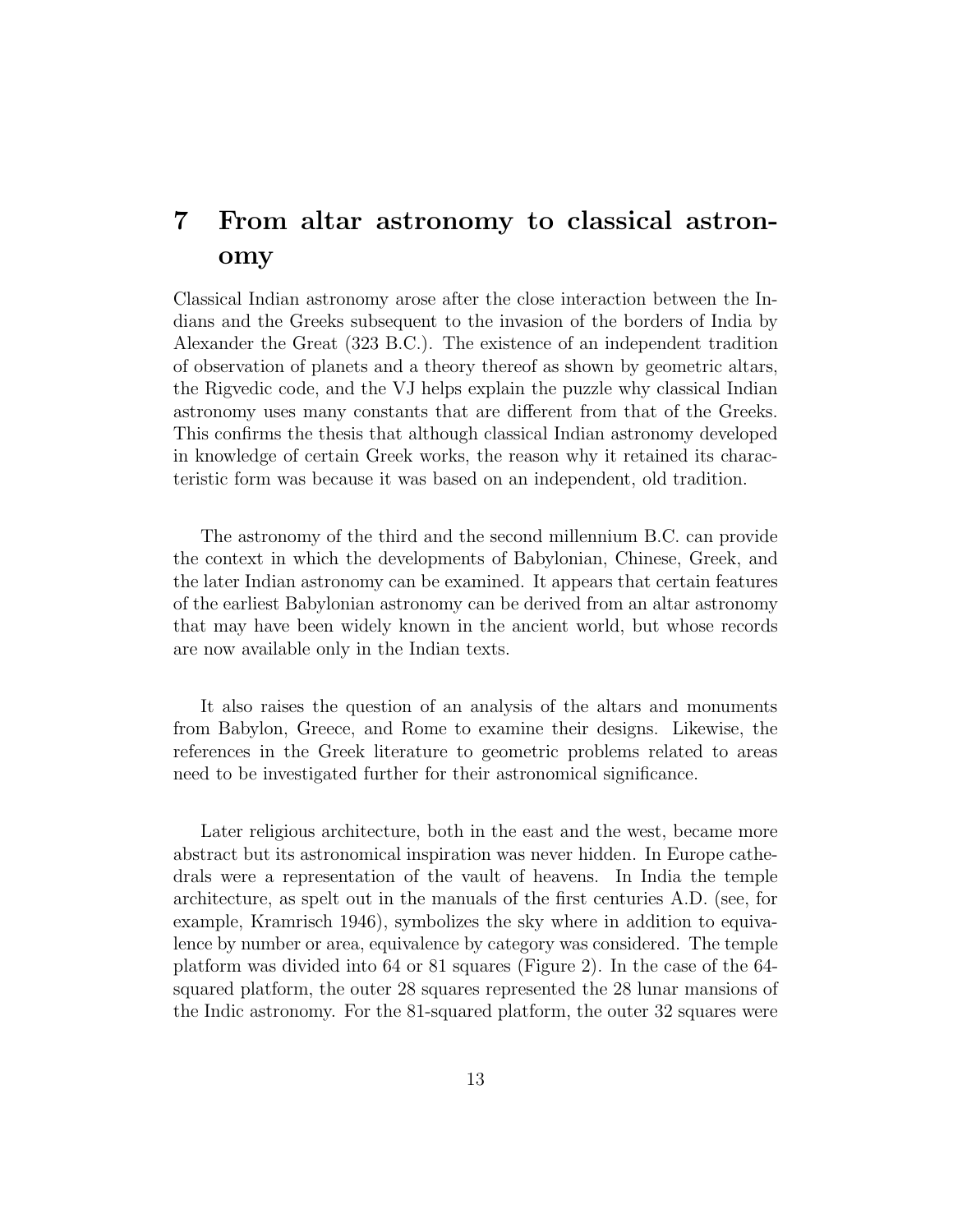taken to represent the lunar mansions and the four planets who rule over the equinoxial and solstitial points. Stella Kramrisch, the renowned scholar of the Indian temple architecture, has also argued that another measure in the temple was that of 25,920, the number of years in the period of the precession of the equinoxes. Whether the precessional figure was received by the Indians from the Greeks or obtained independently is not clear.

### **8 On observation in the ancient world**

As mentioned in Section 2, the ancients were aware of the parallels in the astronomical, terrestrial and physiological phenomena. The Vedic books are based on the ideology of such connections.

One can see a plausible basis behind the equivalences. Research has shown that all life comes with its inner clocks. Living organisms have rhythms that are matched to the periods of the sun or the moon. For example, the potato has a variation in its metabolic processes that is matched to the sidereal day, the 23-hour 56-minute period of rotation of the earth relative to the fixed stars. The cicadas come in many species including ones that appear yearly in midsummer. The best-known amongst the others are those that have 13 year and 17-year periods. There are quite precise biological clocks of 24-hour (according to the day), 24 hour 50 minutes (according to the lunar day since the moon rises roughly 50 minutes later every day) or its half representing the tides, 29.5 days (the period from one new moon to the next), and the year. Monthly rhythms, averaging 29.5 days, are reflected in the reproductive cycles of many marine plants and those of animals. It has been claimed that there are others that correspond to the periods of the planets. There are other biological periodicities of longer durations.

The use of the mean motions requires continual corrections. The constructions of the geometric altars indicates that such corrections were made on a regular basis. The corrected mean motion astronomy of the geometric altars and the VJ appears to have served a useful calendric purpose.